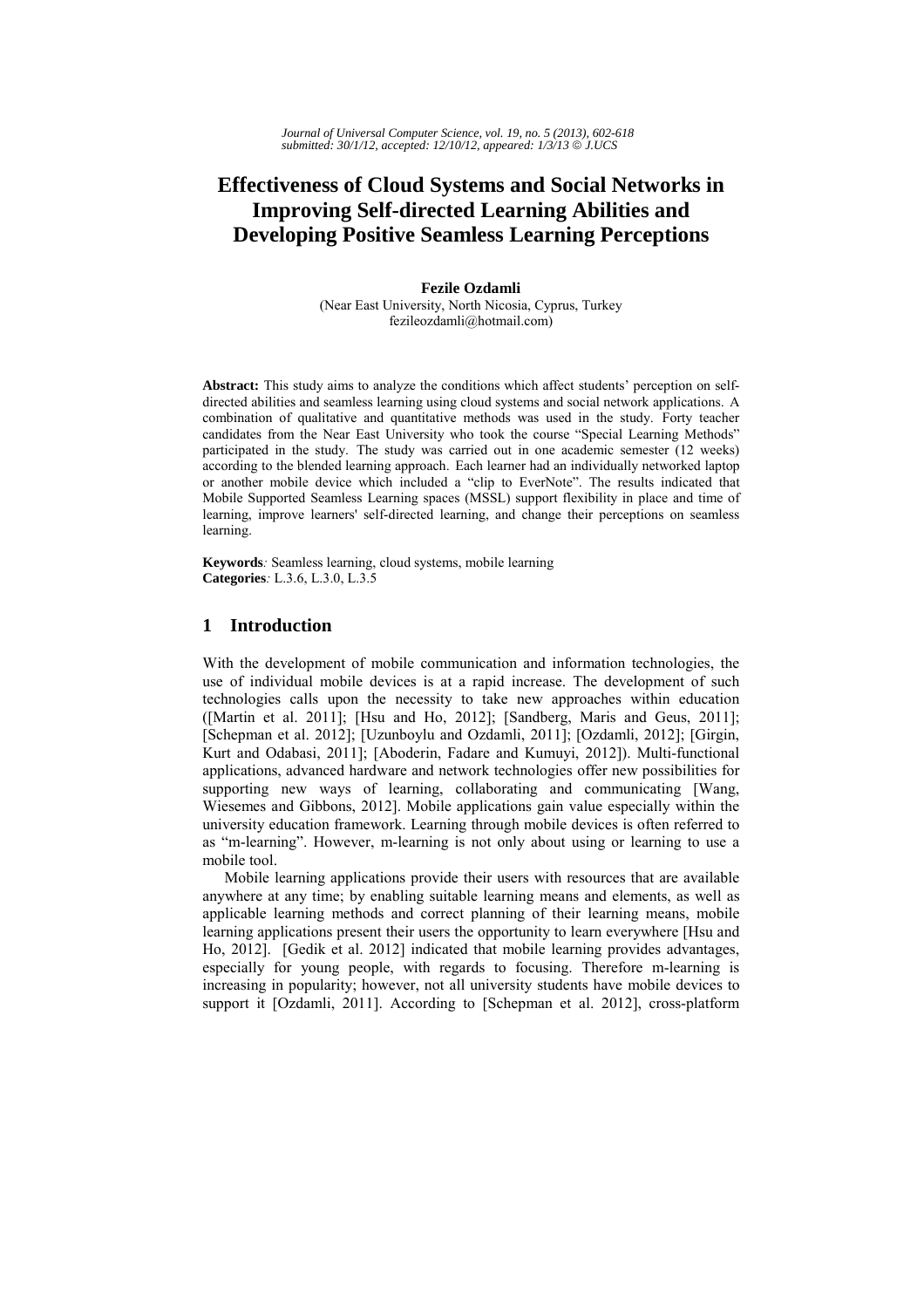software has the potential to allow education practitioners to provide mobile support to their learners' learning, while offering similar functionality to non-mobile users via more traditional computing platforms. Using cloud informatics technologies enables individuals to connect from their mobile devices and/or desktop computers depending on their preferences. In their studies, [Hwang, Wu and Ke, 2011] have stated that present trends are progressing towards cloud computing, and with these systems students are able to carry out their own learning with ease and cooperation. [Chung et al. 2012] have concluded that the reason for the increase in demand for cloud systems is the increase in digital device usage and the wide regional use the Internet has to offer. Social networks with their forever increasing usage also act as cross-platform software. In Cyprus, 95% of Internet users also own a Facebook account. According to the September 2012 update of the Social Bakers website, the total number of Facebook users in Cyprus is reaching 548100 and has grown by more than 24920 in the last 6 months. When the use of Facebook in Cyprus is studied according to age, the age range of 23-34 takes first position with a ratio of 31%; and university students, i.e. individuals within the 18-24 age range, come second with a ratio of 28%. According to the statistics provided by the Marketing Gum website, 13% of Twitter users are individuals within the 18-24 age range. [Bicen and Cavus's, 2011] study has also shown that university students in Cyprus spend a significant amount of their time using Facebook.

With the introduction of the use of such technologies in education, seamless learning spaces have left their mark on the agenda [Chan et al. 2006]. These processes make learning more personal and meaningful because seamless learning refers to student-centred learning. Students have to think on their own, take initiative, monitor their own progress, solve problems and therefore are more aware of the complexity of how their new knowledge is constructed and presented; such experience should develop their competence in independent learning and lifelong learning [Zhang and Looi, 2011]. [Sha et al. 2012] indicated that m-learning spaces provide a means by which learners can exercise agency to manage their own learning. According to [Bekhradnia, 2009], independent study accounts for a larger proportion of the learners' time when compared to time spent in class on education. Independent study implies that activities such as reading, taking notes, researching information, organising and problem solving are carried out by the students in line with their own will. As known, students with high self-direction abilities can be more inclined to independent study. Besides, lifelong learners tend to have higher self-directed ability levels [Uzunboylu and Hursen, 2011]. According to [Svedberg, 2010], the selfdirected abilities of students are important indicators to whether they are ready for seamless learning. [Knowles, 1975] explained that self-directed learners are proactive and take the initiative in learning rather than passively wait to be taught as reactive learners.

In his study, [Graham, 2003] stated that when teachers use the learning strategies in an appropriate way, this earns the students the ability to control their learning and also strengthen their self-directed abilities. It is stated that students who have high self-directed abilities also carry out their learning in a more meaningful manner within the scope of their own responsibility [Garrison, 1997]. Researchers have concluded that individuals with high self-directed ability levels are more willing to learn new things, see problems, are open to new experiences, and also enjoy learning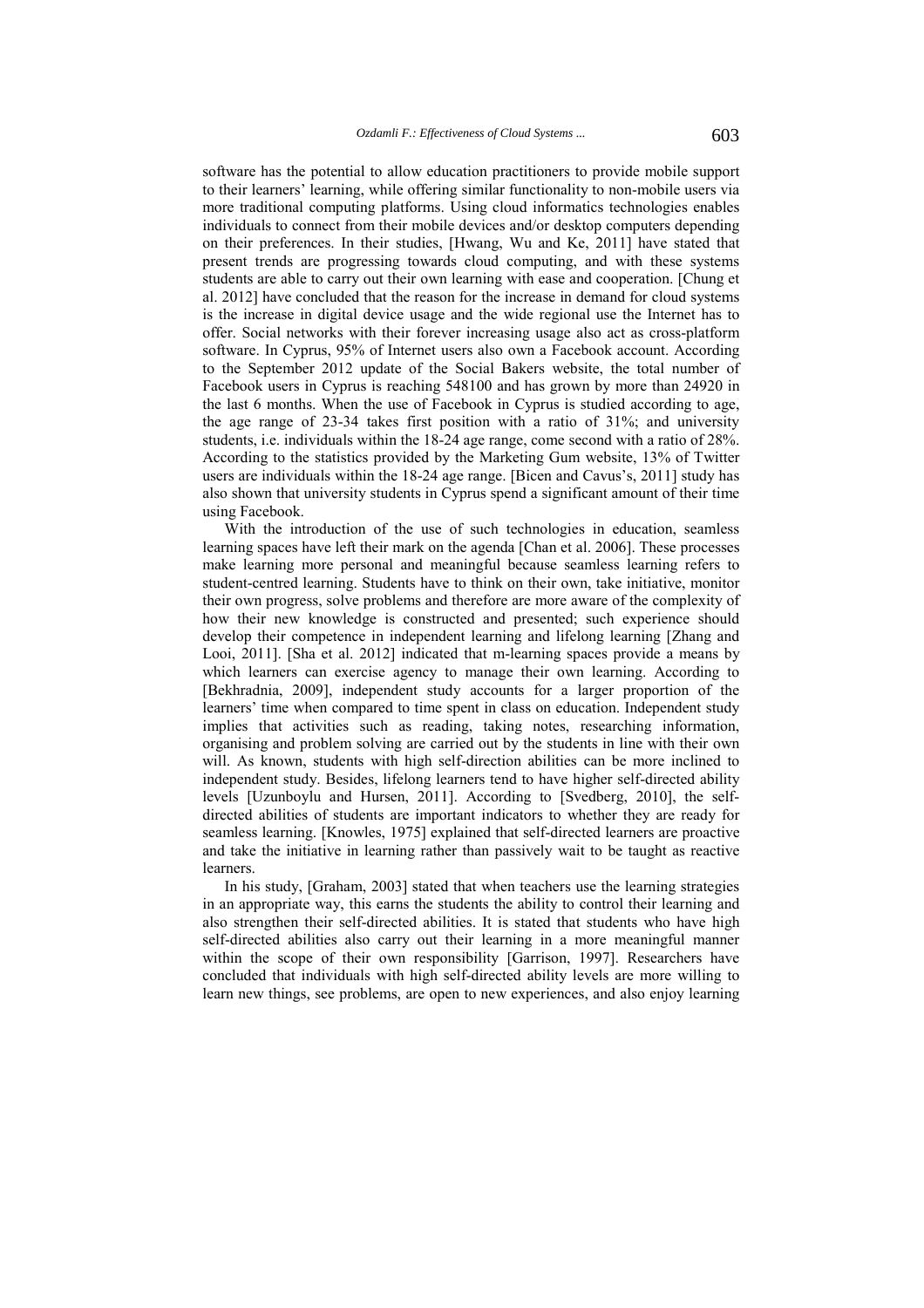([Taylor, 1995]; [Petrides, 2002]; [Idros et al. 2010]).However, no studies have been conducted on the effects of cloud systems on self-directed ability levels and seamless learning perceptions. Therefore, this study aims to pinpoint the conditions which affect students' perception on self-directed abilities and seamless learning using cloud systems and social network applications. In order to achieve this objective, the authors sought answers to the following questions:

- Is there a significant difference between the pre-test and post-test scores of learners' self-directed learning levels?
- Is there a significant difference between learners' perceptions on mobile supported seamless learning spaces?
- What are the learners' opinions of mobile supported seamless learning spaces?

## **1.1 Cloud Systems**

Cloud systems are the possibility of any application to be accessible over the Internet. One of their most important features is that users can access cloud systems from their own mobile device without the need for much investment in the technologies. They are systems that are not dependent on devices. They can function in any portable or non-portable platform. They also carry out processes without the need of an Internet connection. Cloud systems have their own personal security settings, enabling individuals to share data within the cloud as they desire. Systems have limitless number of users. Information can be synchronised when required. Users can access their cloud systems from anywhere in the world without the need of being bound to an office or region. Though cloud systems present companies with a productive environment, recently personal users have started to benefit from this productivity too. The use of such systems within the environment of education should also be researched.

[Bal, 2010] states the main characteristics of a cloud system are as follows:

- Independence from any devices and platforms; easy access from all platforms and devices;
- The possibility to use it without an Internet connection;
- Limitless number of users and authority;
- The possibility to synchronise with local data.

In this study, a cloud system called the EverNote software was used. Taking notes is one of the exact elements of the learning process. During the learning process learners fill many exercise books. Organising these notes well is a very important factor of personal development. With EverNote, is it possible to keep not only written notes, but also audio and visual notes. Learners can record audio notes for themselves. They can record the voice of their instructors. Learners can also take photographs and convert them into notes. Once all the recorded notes are synchronised, they can be accessed from any other device whenever they are needed. Meanwhile, instructors and students can share their synchronised notes in various environments, for example on their Twitter or Facebook pages or groups.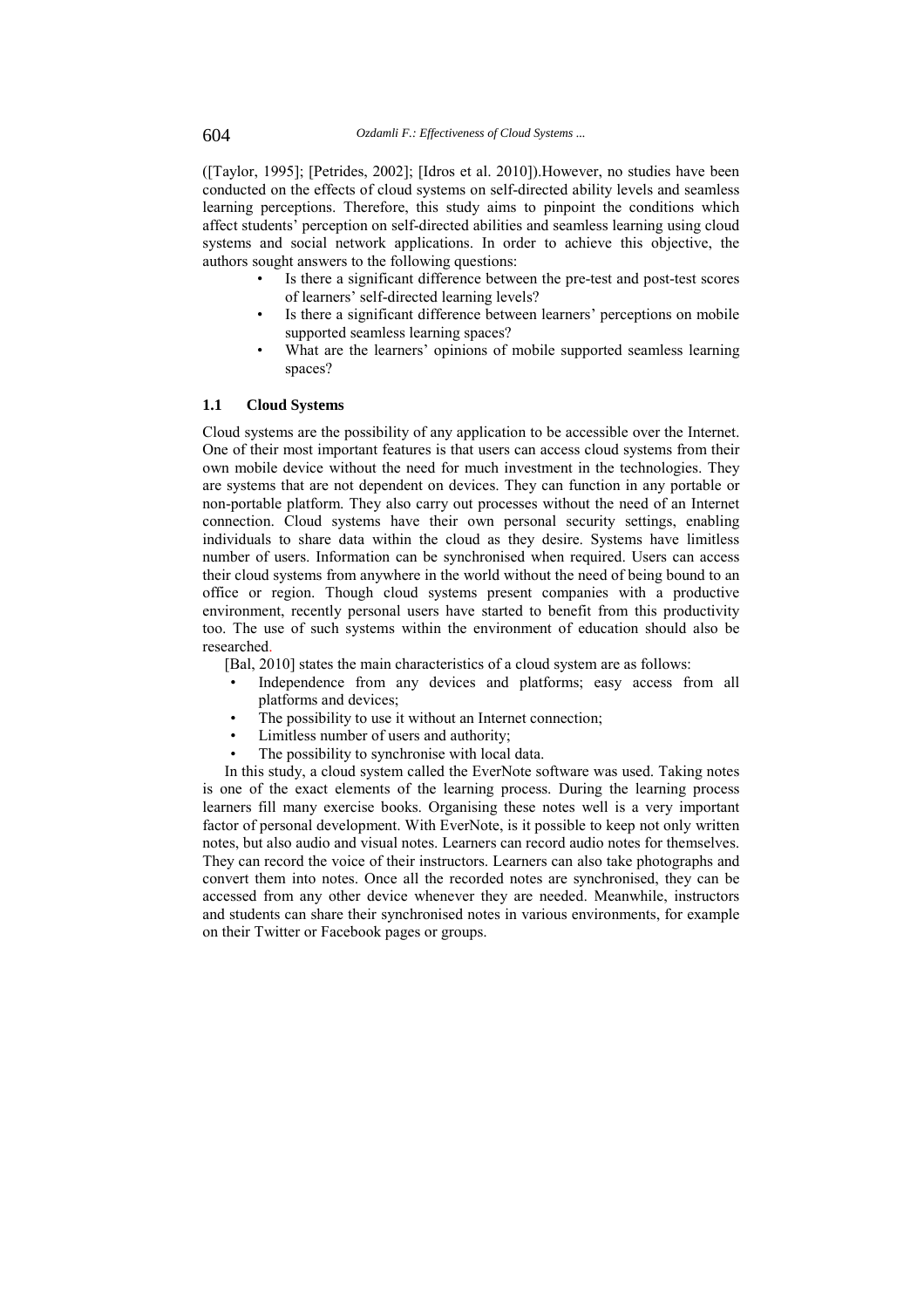#### **1.2 Self-Directed Learning**

The concept of self-directed learning is not a new educational concept; however, in many countries it has made its mark again. The concept self-directed learning first appeared in the 1970s. Whereas self-directed learning was easily accepted in higher education organisations, it was not easily adopted. For an organisation, to have selfdirected individuals demonstrate an important change of paradigm. Having selfdirected skills this means that individuals keep their skills up-to-date within the organisation which they work for, presenting practical advantages to their work place [SDL, 2009]. Thus, it is essential that students develop their self-directed skills. [Knowles, 1975] explained the importance of self-directed learning by emphasizing that when individuals made an attempt at learning driven by their own desire, they learnt much better, at a deeper level, and permanently. [Lounsbury et al. 2009] also stated that there was a correlation between student success and self-directed learning.

Self-directed students take an active role in planning their learning and keep to the plan they have created without the need for any encouragement. They know how to access and use various means and resources required for learning. They learn from their mistakes and take risks. [Cimen, 2012] stated that self-directed students can carry out their own learning using distant learning education materials and teaching software, as well as learn about subjects that are more advanced than those covered by students in class and even subjects that are not covered in school.

[Hiemstra, 1994] indicated that several things are known about self-directed learning:

- Individual learners start to take far more responsibility for their learning.
- When we say self-directed learning, one must not understand it as learning isolated from other individuals.
- Self-directed learners appear able to transfer learning in terms of both knowledge and study skill.
- Many activities and resources are needed for self-directed studies. For example, the learner should be able to read by him or herself and participate in study groups or dialogues taking place in electronic environments.
- Teachers also can actively participate in self-directed learning. They can carry out dialogues with students, ensure the safety of the resources, and assess printouts.
- Some educational organisations have started to apply progressive programmes, unconventional courses, and individualistic study options, as well as open learning programmes that enable self-directed learning.

# **1.3 Seamless Learning Spaces**

Today, students live in a digital world. Instant messaging, video sharing, photograph sharing, social network tools, podcasting and blogs have all become part of their daily lives. Mobile phones are not only used to make calls, but to take photographs, upload social mediums, create mobile blogs or surf on the Internet. These technologies give students the opportunity to communicate, cooperate, share and learn with their peers, teachers, and family members regardless of time or place. In their study, [Looi et al. 2010] state that students carry out their learning in much more informal environments than school.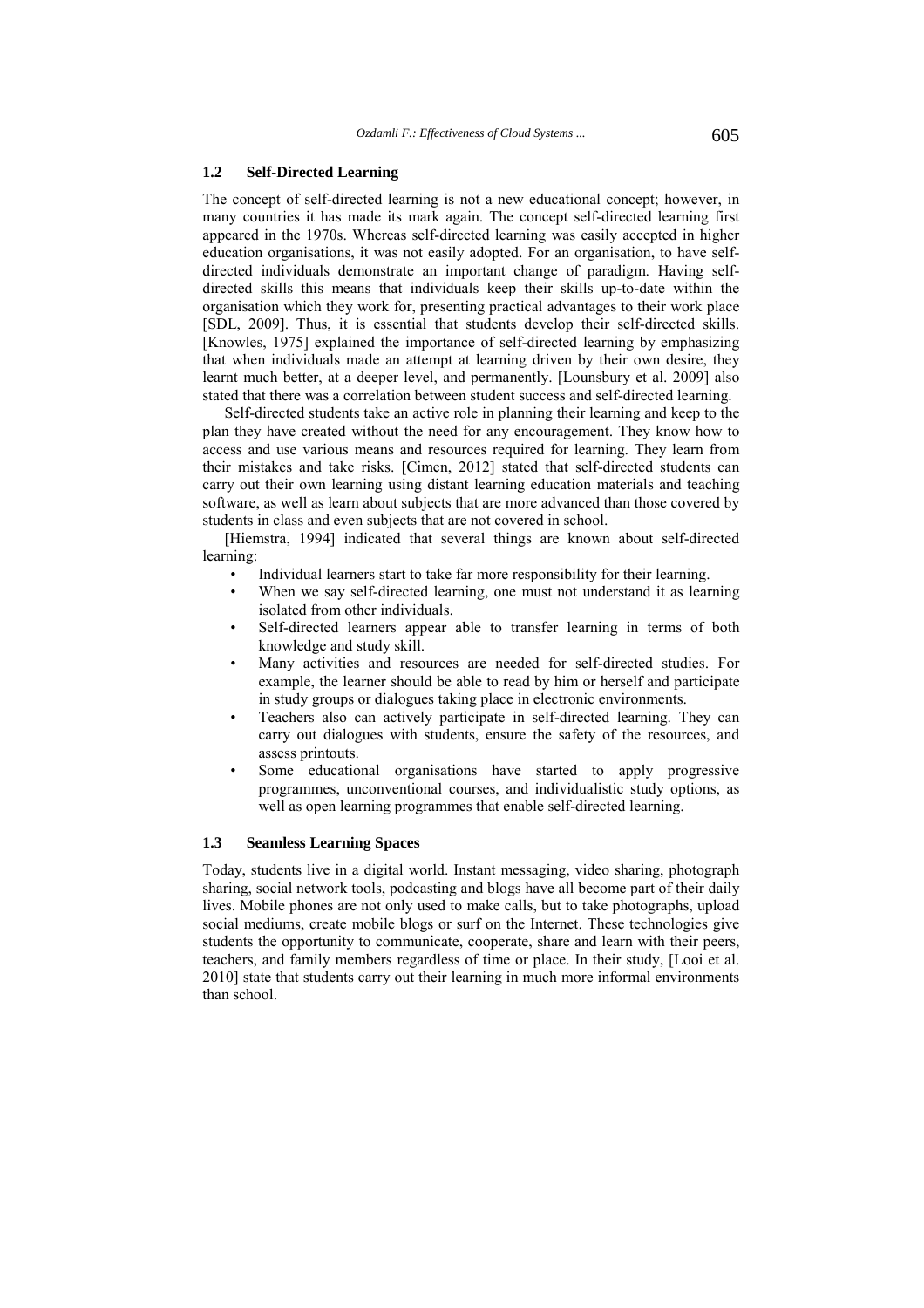Personal, portable, wireless network technologies have penetrated into every area of the learners' life. As a result of their easy accessibility, technology supported learning has emerged, and because of this seamless learning spaces (SLS) have left their mark on the agenda [Chan et al. 2006]. In seamless learning spaces, learning can take place not only in private spaces individually, but also in public spaces cooperatively [Sharples, 2006]; [Chan et al 2006].

[Seow et al. 2008] list the main elements within seamless learning spaces as: space, time, situation, group, and cognitive tools. When we take a closer look at the space element, the learners can physically or virtually be in different spaces. [Bielaczyc, 2006] states that with the use of mobile devices learners can share their opinions with others and are encouraged to take part in structured activities. Time plays an important role in the shaping and questioning what occurs within seamless learning spaces. The designed activity situations affect the students' learning, application and planning. The group learning of the seamless learning space includes the learners, teachers, and domain specialists. With the students using their mobile devices to record data, capture images, upload data onto online environments, and record references, mobile devices have become cognitive tools [Seow et al. 2008].

# **2 Related Research**

[Seow et al. 2012] noted that the design of seamless learning spaces and activities for environmental education using mobile, wireless, and online technologies in schools have become quite popular. The learning spaces and activities were designed to help students learn about environmental issues, specifically reduce, reuse and recycle (3Rs), and apply such understanding to practice. Their study indicated improvements in the students' understanding of the 3Rs and internalisation of their understanding through application of the 3Rs concepts.

[Rege and Keanne, 2003] stated that mobile learning brought a new face to medical education and increased the managerial productivity of course assessment. [Wentzel et al. 2005] stated that in a study they carried out in 3 universities during a geography information science lesson, mobile devices had a positive effect on teachers and students. They have also mentioned that the use of mobile devices in education has positively affected the students' attention span, learning effort, and reaction towards reading, interaction and communication.

The advantages of mobile learning are well described in literature. [Kress and Pachler, 2007] indicated the most obvious benefits of mobile learning are ubiquity, flexibility, interactivity, multi-functionality, and nonlinearity. [Kim et al. 2012] have developed a mobile based learning model for children and measured its effectiveness. In a study using 210 Indian children aged between 6-14, it was observed that game based mobile technology learning caused children to play mathematical games without the need of any adult instruction and intervention, therefore leading them to carry out higher cognitive behaviour. Then again, it was determined that while the ratio of the schooling among females in India was 80% and of males was 74%, in field studies conducted using mobile technologies the hegemony of male students was detected. [Sha et al*.* 2012] stated that the findings of their study where 67 students were divided into two groups showed that although during the learning of students of all ages the applications that mobile learning provided created some difficulties in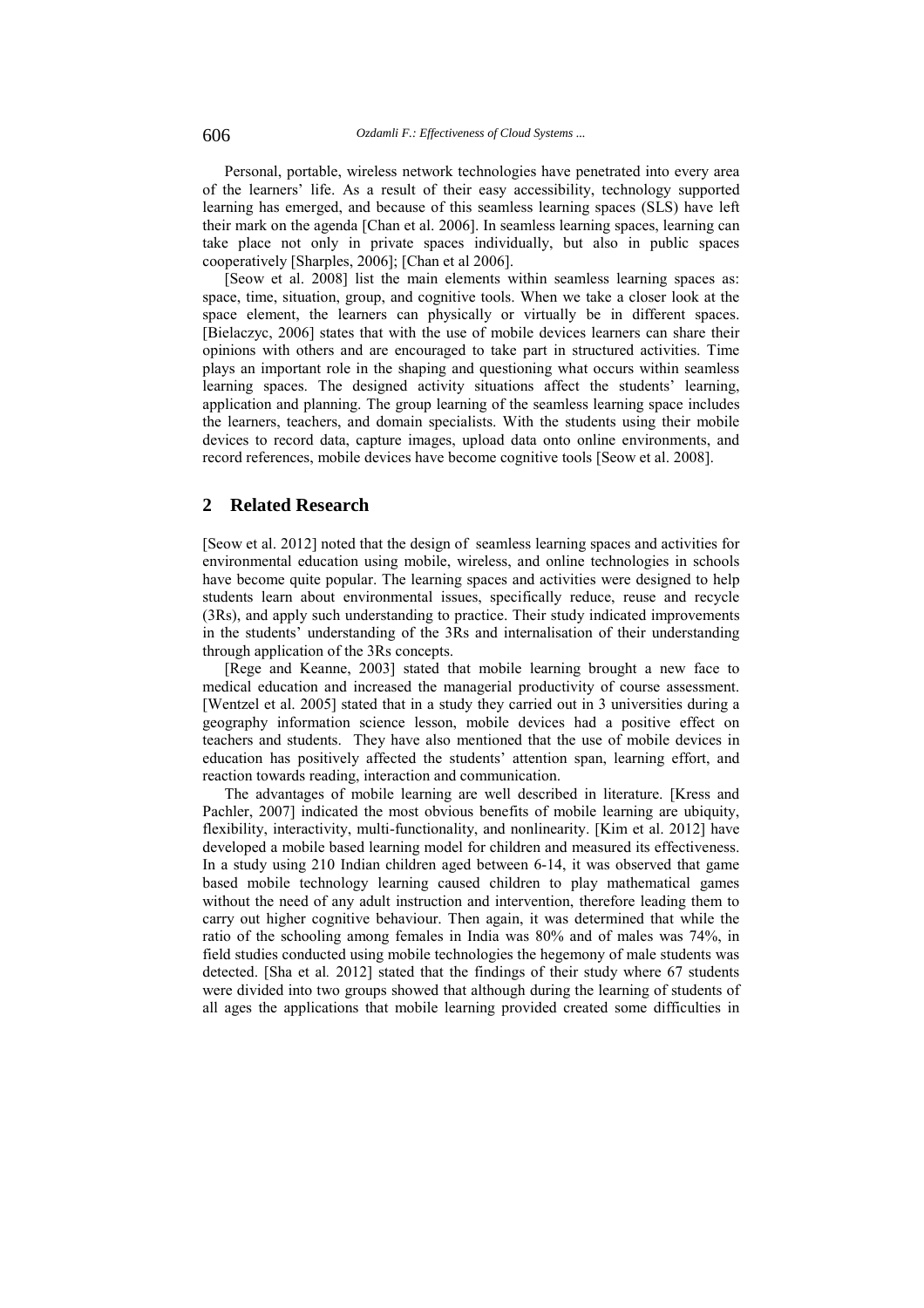regards of self-directed skills, the environment mobile learning had to offer supported the students' self-learning and played an important role in the realisation of higher cognitive behaviour.

In their research on independent study behaviour involving 61 undergraduate student of Chester University [Schepman et al. 2012] showed that the EverNote note taking tool enabled a multifunctional and flexible environment within higher education.

As a result of his 12 week study with 8 university students on clinical skills using mobile devices, [Clay, 2011] found out that all participants had a positive opinion of mobile devices being used as a learning tool. [Gromik, 2012] carried out a case study where students made video recordings using mobile devices to boost their confidence in speaking while learning a foreign language; the results showed that the number of words students used in their monologues increased. In a study by [Bankowski, 2001] carried out in Hong Kong University with first-year students, it was found that in tasks that require independence and creativity, students faced problems when it came to analysing potential information sources, defining, placing, detecting, and ordering suitable findings, and therefore independent learning skills and the development of these abilities were necessary. The researcher prepared the "Academic English" programme and presented the students with materials and education for independent academic tasks. At the end of the study the majority of the students stated that the programme was much better at preparing them for the requirements of academic English and that it also improved their independence.

In meetings they carried out with students after they used the Milexicon mobile language education environment which had been developed for self-directed students, [Underwood, Luckin and Winters, 2012] found that students considered these technologies useful in learning. In the study [Lounsbury et al. 2009] carried out with 398 middle school, 568 high school, and 1159 college students, a relationship was found between successes at all levels and the level of self-directed learning. It has also been indicated that there is a relationship between self-directed learning and personality traits.

# **3 Methodology**

A combination of qualitative and quantitative methods was used in this study. Surveys were used for quantitative analysis and interviews were carried out for qualitative study.

#### **3.1 Participants**

40 teacher candidates from the Near East University all taking the course "special learning methods" participated in the study. 22 (57%) of the teacher candidates were female and 18 (43%) were male. This selection was representative of the gender balance at the institution. The mean age was 22.3 years (Min 20, max 26, SD 1.5 years). All participants had mobile devices (mobile phone, notebook, and tablet pc). While 34 (86%) of the teacher candidates had Internet connection from their mobile phones, 6 (14%) didn't. However, all students could use the free wireless connection found in the university. 35.7% of the students used the Internet via their mobile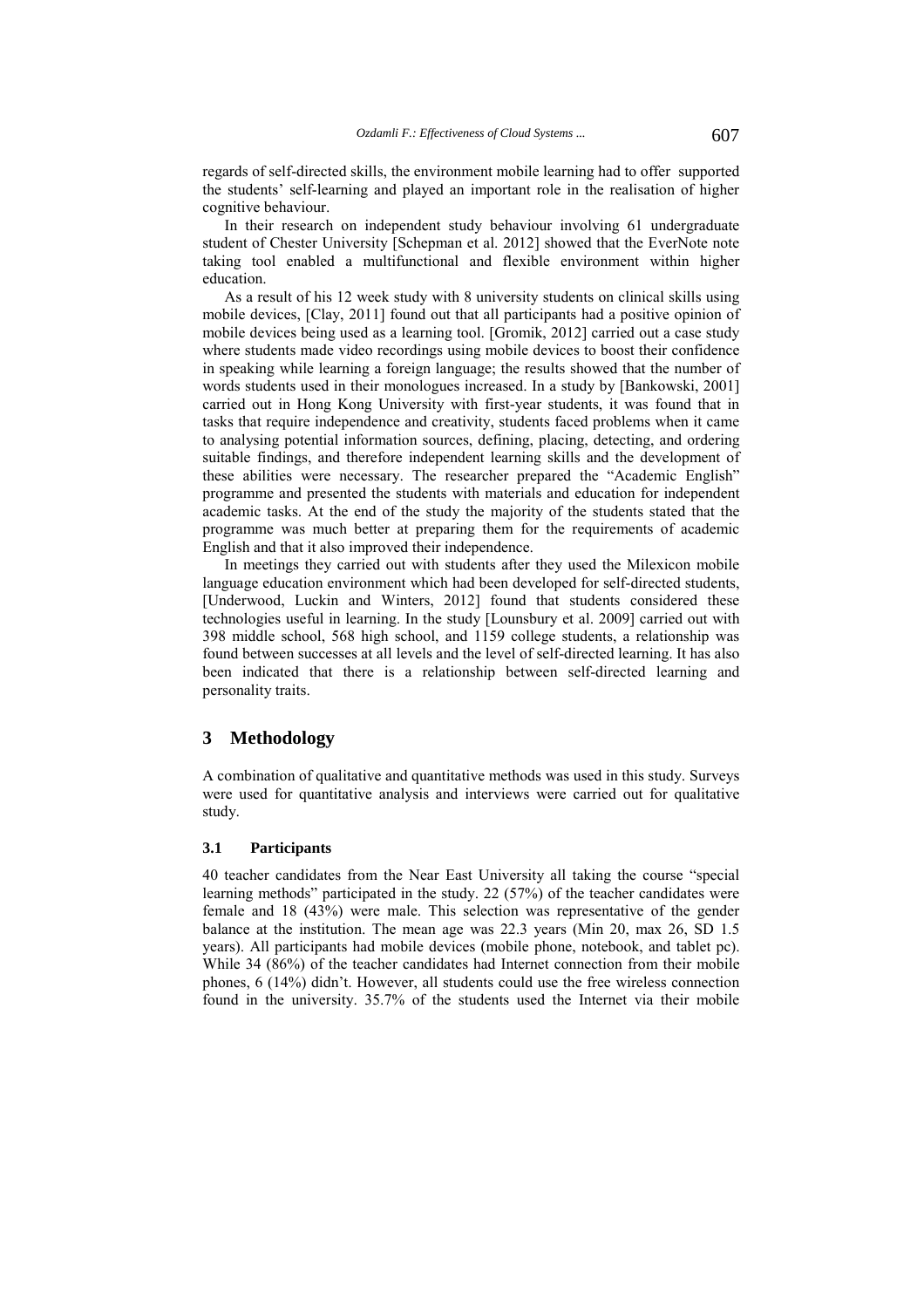devices for 3-7 hours per day, 35.7% for 1-2 hour/s, 21.4% for less than 1 hour, and 7.1% for more than 7 hours. All participants were free to use the Web or PC version in addition to their mobile devices. All students were in the fourth year of their study.

#### **3.2 Design of Mobile Supported Seamless Learning Space**

In the designing of the MSSLS, the application of learning theories is an important consideration. According to [Jacobs 1999] using learning theories when designing the learning eases the process of creating a relationship between the information, the student, and the environment. There are, of course, a number of learning theories that have been presented over the years. However, for this MSSLS model the theory of constructivism is applied. In the design of the spaces, an attempt to answer the two questions: "what?" and "how?" has been made. The answer to the "what" question lied in deciding which technologies to use. These were Wi-Fi, Bluetooth, wireless Internet and mobile devices, EverNote, Facebook and Twitter. The answer the "how" question determined which pedagogical theory was going to be used. This was the abovementioned theory of constructivism. This is a theory that provides students with the possibility to create information by seeing, experiencing, reading, and perceiving. It was assumed that by creating their own information while studying in a MSSLS environment, students will increase their self-directed learning skills.

The following concepts for a MSSLS have been developed:

- Thanks to the EverNote cloud system, more than one student can carry out their tasks within the system individually or cooperatively, whenever they want and in whichever environment. They can also use the system offline. All students can edit their text and materials freely, take photographs, make video and audio recordings, and take notes.
- Students can share the notes they have created on their Twitter or Facebook pages and groups whenever they want.
- Students are free to work with their mobile phones, PDAs or desktop computers.
- Students can carry out their uninterrupted communication from groups set up on social networks and always be aware of each other's work.

EverNote has a lot of functions. It has some tools such as Skitch, Evernote Hello, Wev Clipper, EchoSign, Voice2Note, CallNote, MindJet, and EyeFi. Skitch is a drawing and photo annotation tool that allows you to quickly sketch out an idea or add notes, maps and screenshots. Evernote Hello integrates calendar and Evernote account so user has related information. Web Clipper is a bookmark replacement. EchoSigh enables users to electronically sign documents and keep them in Evernote account. With the Voice2Note, users can record an audio note with app itself. It does not transcribe it, but you can save audio and then add written notes to it later. CallNote records Skype phone conversations and puts the recording in Evernote. User can even record group calls. With the MindJet users visualize their ideas into mindmaps – it drops them into notebooks. EyeFi is a wireless camera memory card that you can set to sync with your Evernote account.

The course materials were prepared interactively according to Sharable Content Object Reference Model (SCORM) standards. Course materials (course notes, visuals, texts, videos, sound, files and widgets) that were reviewed by the field experts were embedded into the EverNote, and the links about the course were also added.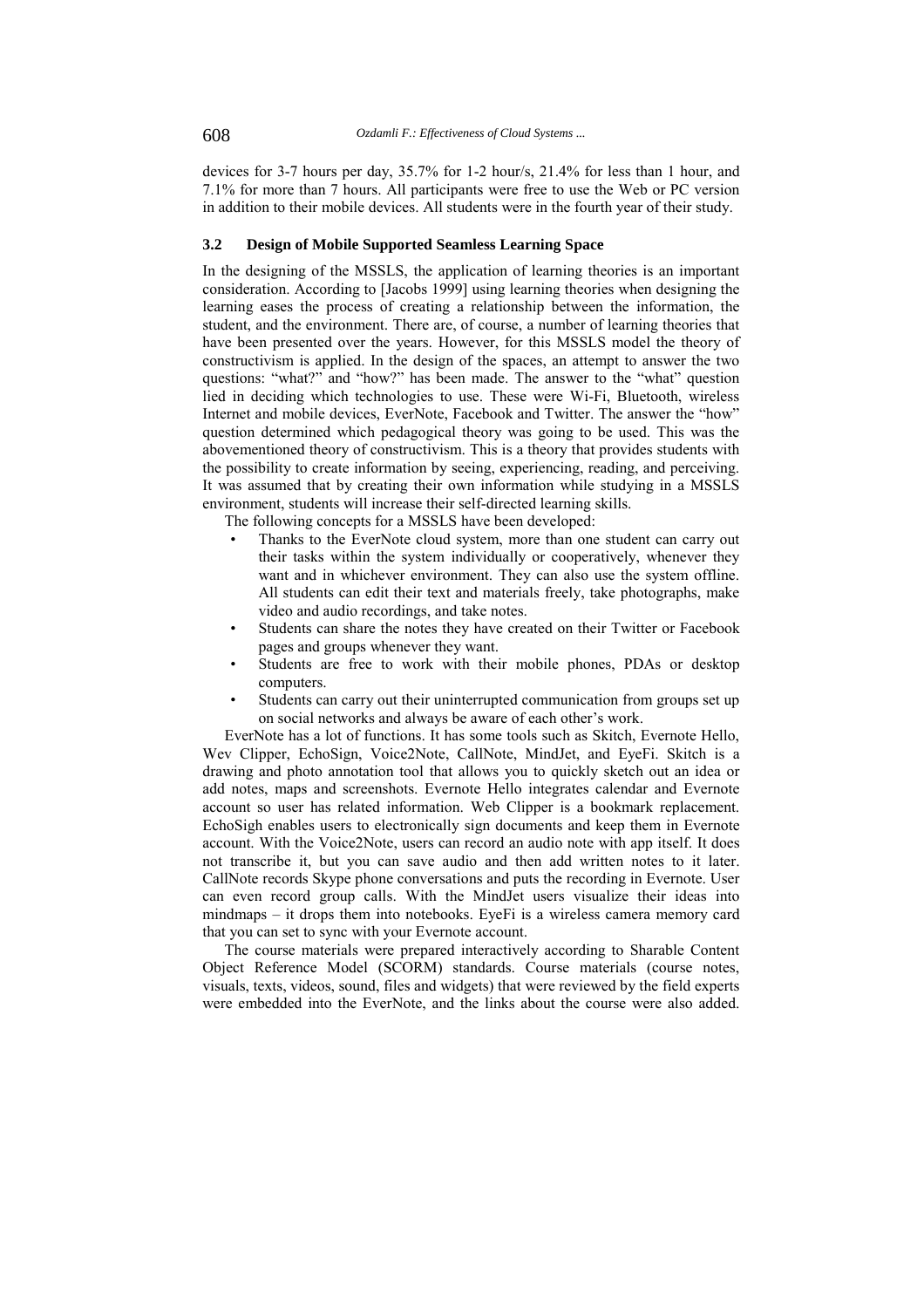Moreover, the expectations of instructors from students throughout the term and their expectations from projects were explained in detail at the beginning of the study. EverNote, Facebook and Twitter accounts were set up by the researcher. The reason two social networks were used was to reach the students quicker; a connection was established between the two networks enabling anything shared on one network to be seen on the other. Therefore, when students connected to either one of them they would see something shared on the other.

#### **3.3 Application**

Starting from April 2012, learners were trained in a computer lab which had a data projector and screen for the trainer. At the beginning of the training, Self-Rating Scale of Self-Directed Learning (SRSSDL) and Mobile Supported Seamless Learning Perception Scale (MSSLPS) were applied to the learners to determine Self-directed learning adequacies and seamless learning perceptions before the study.

Each learner had an individually networked laptop or another mobile device which included a "clip to EverNote". Learners were shown an overview clip about EverNote. Learners were given a brief outline of EverNote's functions and were invited to sign up for an account. The trainer showed a web clipping using the web interface. The trainer also used tags and showed how to create ''notebooks'', use the search function, export notes, and email notes in and out of EverNote. They were also shown how to create to-do lists and check items on these lists as finished. After they were shown how to synchronise their notes, they were also told how to upload the application to their mobile devices.

Learners were shown how to take snapshots and voice notes using the mobile tool application, and how to synchronise these. Learners were also shown how to share notes via Facebook or Twitter. The trainer distributed the students hand outs on the use of EverNote. The training took approximately 90 min. At the end of training trainer asked whether learners had any additional training needs; 37 said no, 3 said yes. Thus, trainer studied again with 3 learners. And then it was considered training as adequate.

The study was carried out in one academic semester (12 weeks) according to the blended learning approach. The learners enrolled in the course and communicated with the instructor for 2 hours a week in a technology integrated class, and for the rest of the week they communicated asynchronously and synchronously on the Internet.

The learners' tasks throughout the study were to research, discuss the given topics with their friends, and to develop their course projects. The learners discussed the projects which they developed online after uploading them on EverNote and sharing them on Twitter or Facebook Pages. The instructor was attentive and helped the learners when they asked for help. Moreover, the instructor managed the learning spaces, organised the activities, followed the synchronous and asynchronous learners' activities and analysed them. Learners uploaded their works to the spaces and presented comments to their friends. Feedback on these studies was provided both online and in class environments. At the end of the 12 weeks learners presented the projects. On completion of the presentations and evaluations, the scales were applied to the learners again. Moreover, the researcher interviewed 15 learners face-to-face for 15-20 minutes.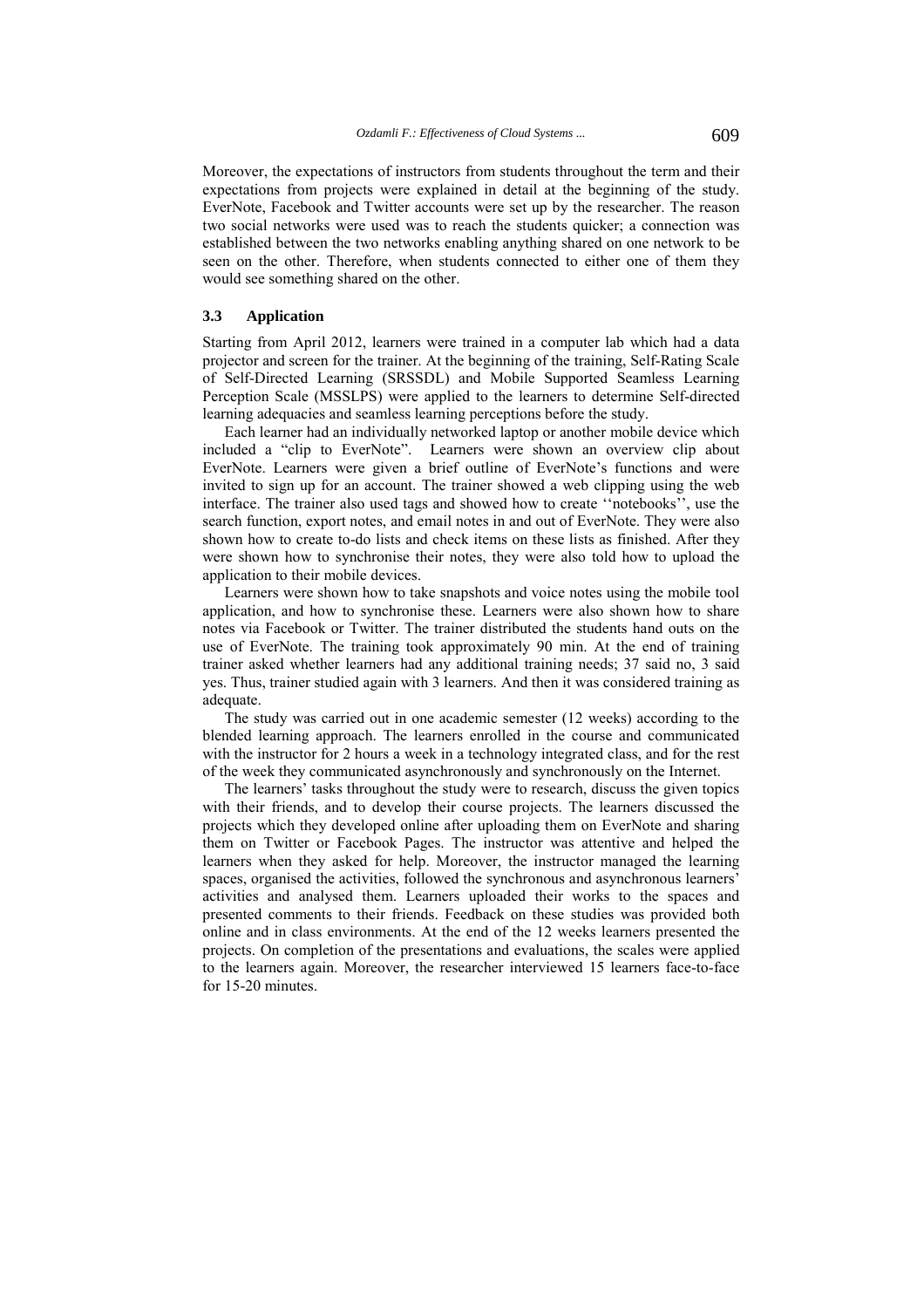# **3.4 Data Collection and Analysis**

# **3.4.1 SRSSDL**

The Self-Rating Scale of Self-Directed Learning (SRSSDL) scale ( $\alpha$ =.95) designed by [Williamson, 2007] was used. The scale was composed of 60 items. The scoring ranged from 5 "Always*"* to 1 *"*Never*".* The survey was offered online in order to improve the response rate. [Williams, 2007] indicates that learners, who score high on this scale, indicating high level of self-directedness in their learning process, should also be supported in order to maintain and further develop their abilities in becoming lifelong learners. Scores should be between 60 and 300. Following table indicates the learners' level of self-direction in learning.

| Range   | Level    | Interpretation                                                                                                                                                                                               |
|---------|----------|--------------------------------------------------------------------------------------------------------------------------------------------------------------------------------------------------------------|
| 60-140  | Low      | Teacher guidance is required for the learning process.<br>Any changes necessary for improvement must be<br>identified and a possible re-structuring of the methods of<br>learning must be done.              |
| 141-220 | Moderate | These students are progressing toward becoming self-<br>directed learners. Areas for improvement must be<br>identified and evaluated, and a strategy can be adopted<br>with teacher guidance when necessary. |
| 221-300 | High     | Students are effective self-directed learners. The goal is to<br>maintain progress by identifying strengths and methods<br>for consolidation of the students' effective self-directed<br>learning.           |

*Table 1: Score levels for self-directed learning scale* 

#### **3.4.2 MSSLPS**

Mobile Supported Seamless Learning Perception Scale was developed by [Ozdamli, 2011] ( $\alpha$ =.95). The scale had two dimensions and was composed of 25 items. First dimension related to advantages of m-learning (13 items), and second dimension is related to status of m-learning applications to use in courses (12 items). Each question was scored on a 1- to 5- point Likert scale, where 5 represented a highly positive perception of learners.

# **3.4.3 Interview**

As for the qualitative part of the study, an interview form which was semi-structured and did not include leading questions was constructed to examine the learners'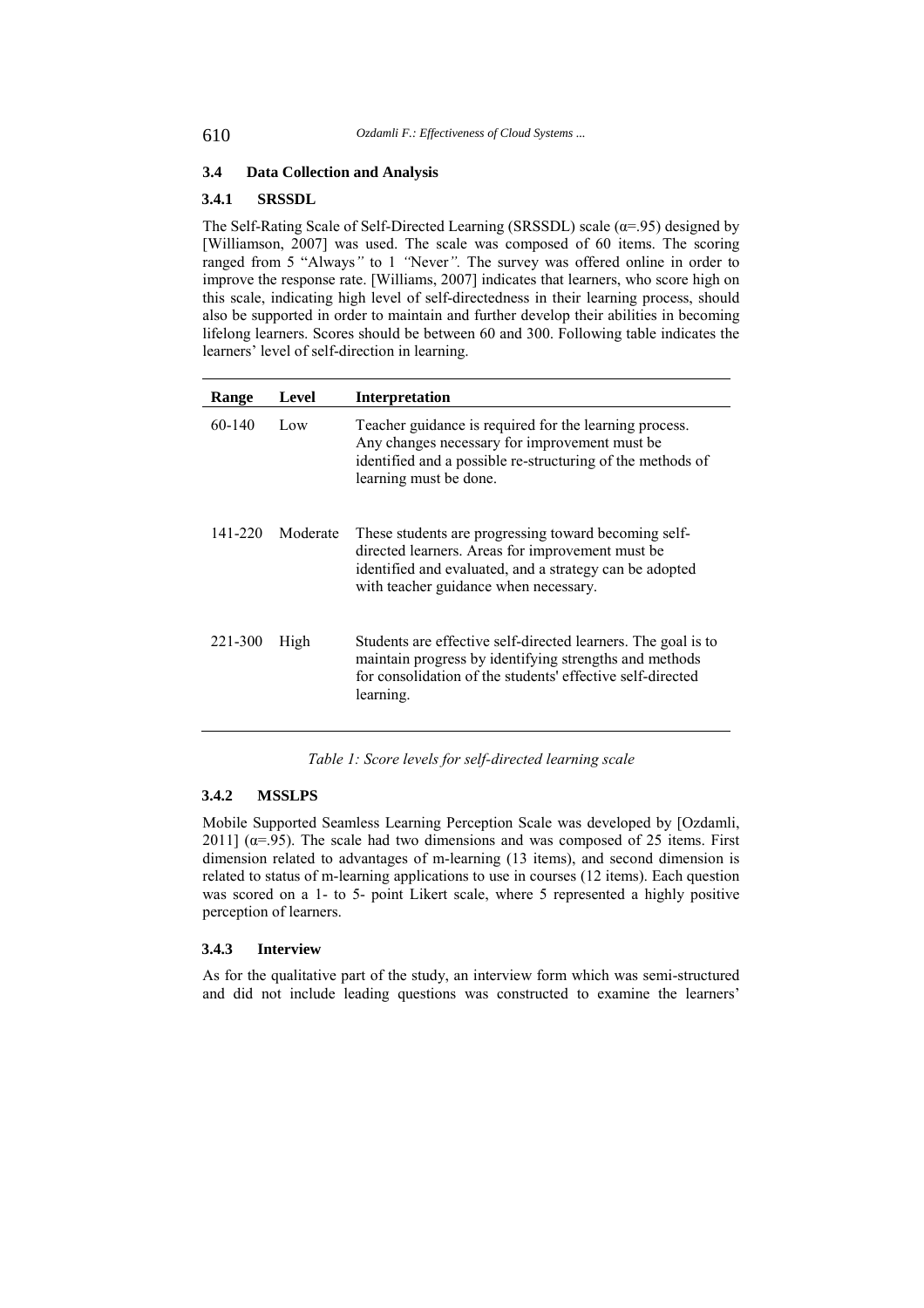experiences during the semester. The interview form consisted of 3 questions. In order to maintain the validity of the interview's content the questions were prepared by the author; 5 field experts were consulted and the necessary modifications were made to the interview form used in the light of their recommendations. An appropriate environment was prepared for the learners to give accurate and sincere answers to the questions during the interviews. A voice recorder was used during the interviews, each of which lasted approximately 15-20 minutes.

In the analysis of the data, paired sample *t-*test, mean and percentage were used.

## **4 Results**

#### **4.1 Findings about the Self-Directed Learning Levels of Learners**

Paired sample t-test analysis was applied to see if there was a difference between the self-directed learning skill levels of students before and after they worked on mobile supported seamless learning spaces. The results of these paired sample t-test analyses are presented in the table below.

|                                           |           |    | Mean   | SD    | sd |        |      |
|-------------------------------------------|-----------|----|--------|-------|----|--------|------|
|                                           | Pre-test  | 40 | 216.47 | 34.51 |    |        |      |
|                                           | Post-test | 40 | 233.22 | 28.82 | 39 | -4 971 | .000 |
| Significant at the 05 level of confidence |           |    |        |       |    |        |      |

\*Significant at the .05 level of confidence

## *Table 2: The self-directed learning levels of the learners before the study and after the study*

A significant increase was observed between the self-directed learning levels of learners before  $(M=216.47, sd=34.51)$  and after  $(M=233.22, sd=28.82)$  the learners studied in MSSLS. In general, there was a significant increase in the self-directed learning levels of the students after they studied in MSSLS. While the students' selfdirected learning levels were moderate before they studied on MSSLS, they had reached high levels by the end of the term. For example, whereas before the study students gave the answer 'occasionally' to the statements "I consider teachers as facilitators of learning rather than providing information only" and "I self-assess before I get feedback from instructors", after the study they tended to give the answer 'always'. This result demonstrates that mobile supported seamless learning space positively affected students' self-directed learning activities.

# **4.2 Students' Perceptions on Mobile Supported Seamless Learning**

In order to find out whether there were any statistically significant differences between students' perceptions studying in MSSL, paired t-test was carried out. The mean and standard deviation values of students' perceptions are presented in [Tab. 3].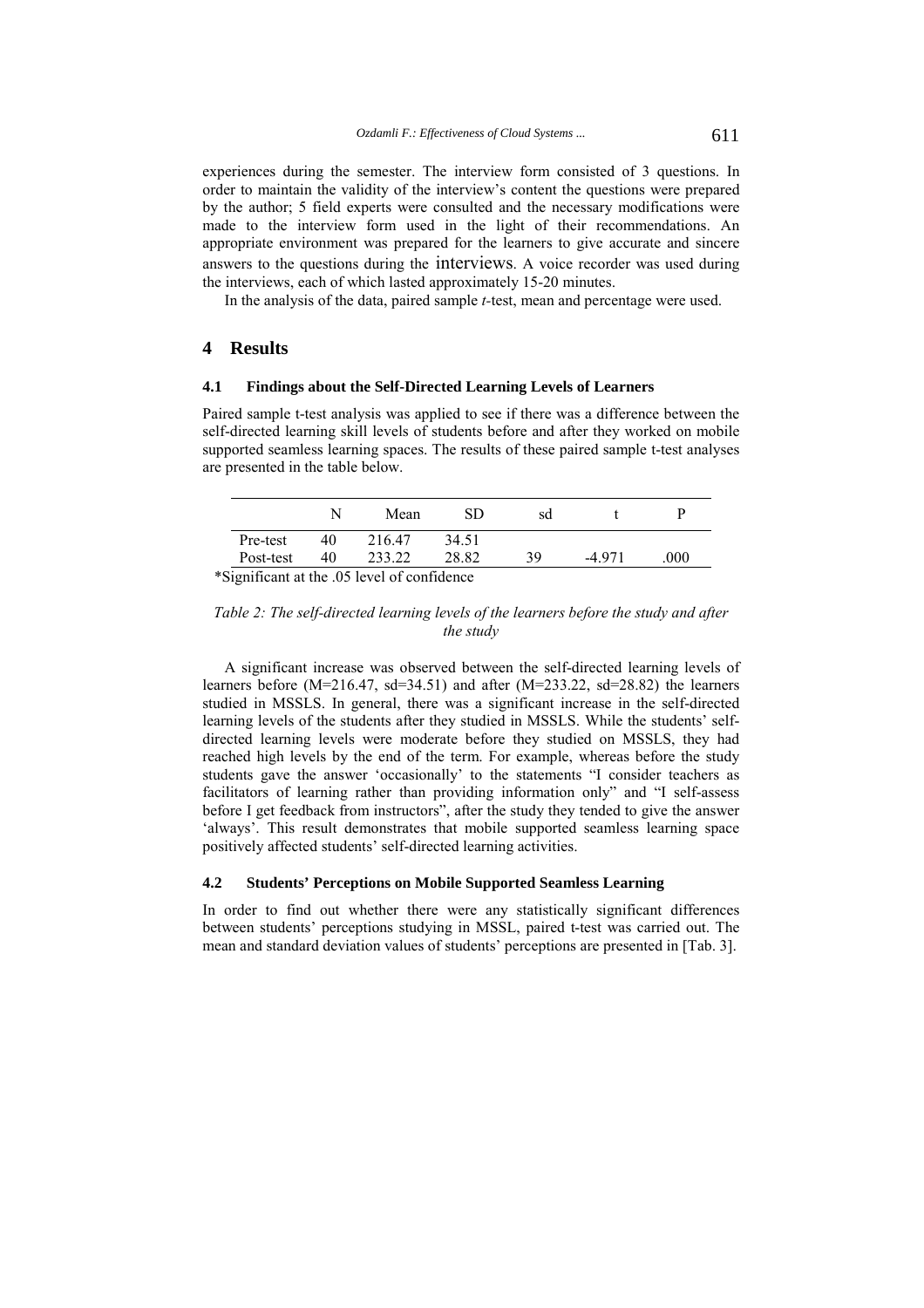| Factors      |           | N  | Mean | <b>SD</b> | sd |          | P    |
|--------------|-----------|----|------|-----------|----|----------|------|
| Advantages   | Pre-test  | 40 | 3.91 | .54       |    |          |      |
|              | Post-test | 40 | 4.25 | .30       | 39 | $-6.003$ | .000 |
| Status of    | Pre-test  | 40 | 3.87 | .62       |    |          |      |
| applications |           |    | 4.17 | .40       |    | $-3.905$ |      |
| in courses   | Post-test | 40 |      |           | 39 |          | .000 |
| General      | Pre-test  | 40 | 3.89 | .53       |    | $-5.666$ |      |
|              | Post-test | 40 | 4.21 | .34       | 39 |          | .000 |

\*Significant at the .05 level of confidence

## *Table 3: The learners' perceptions on MSSL before and after the study*

The findings of the analysis carried out after the study to determine the students' perceptions on mobile supported seamless learning applications showed a significant positive shift in their perception ( $t=6.003$ ,  $p<0.05$ ). When we interpret the findings we can say that the students' perceptions on the advantages of these applications were affected in a positive way. Similarly, it was found that their perceptions on the effectiveness of EverNote, social networks, and other mobile supported applications during lessons also showed a positive increase by the end of the term  $(t=3.905,$  $p < .05$ ).

In the table above, one can see that generally speaking the students' perception on mobile supported seamless learning spaces increased significantly  $(t=5.66, p<.05)$ . The findings show that their attitude towards the advantages and effectiveness of these spaces has improved. With this, we can say that the students benefited from the advantages these spaces provided them during the term.

# **4.3 The Students' Opinions on Using Mobile Supported Seamless Learning Spaces**

After completing the study, the researchers asked the students several questions duting face-to-face interviews in order to find out their opinions on the study. In response to the question "What are the most important advantages and disadvantages of using EverNote, social networks and mobile devices in lectures?" the students stated that the most important advantage of EverNote was that they could access their folders and work whenever they wanted and from whatever device available. As their mobile devices had continuous Internet connections, they also could instantly see any sharing that was made in the social network sites. Many students mentioned how easy it was to reach their friends and teachers whenever they wanted. In addition, most students mentioned that this study was interesting and entertaining and, consequently, their motivation increased. Besides, those students mentioned that integration with lectures in popular social networks such as Facebook and Twitter always attracted their attention. Some students mentioned that continuously following the sharing took up a lot of their time. However, some of the students claimed that the application did not have any negative effects.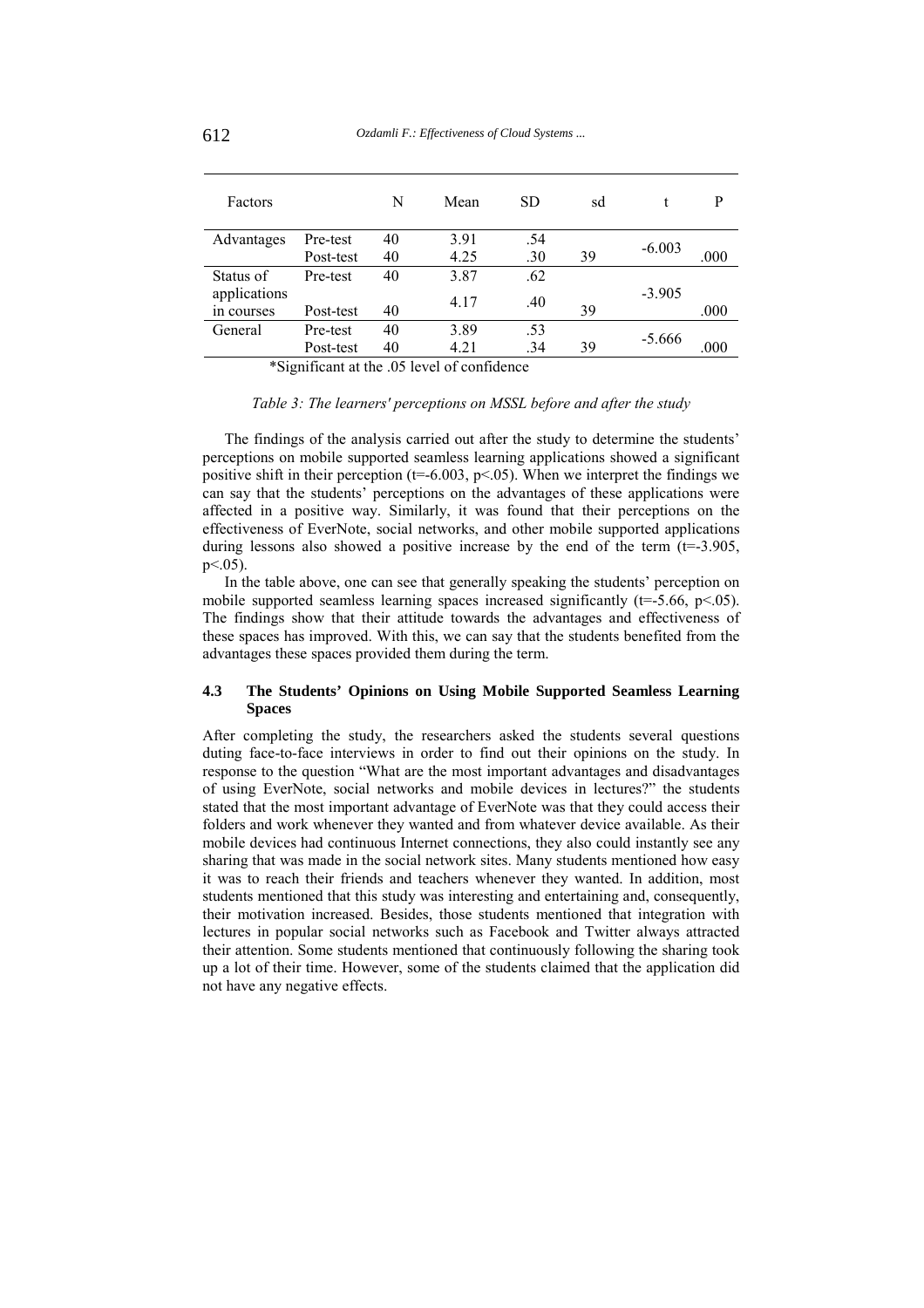The answers of students to the question; "Would you prefer your lectures to be only on the Mobile Space or both in class and Mobile Supported Seamless Learning Space?" demonstrated that all of the students preferred using both of them. The fact that the students did not exactly move on to distant learning gives the impression that they are not ready for a transition to only mobile learning.

The students' answers to the question "Which of the lectures could be more successful when using Mobile Supported Seamless Learning Space" showed that it could be used in all the lectures. Most of the students considered that it could be used perfectly in all the lectures because there was an interactive environment and offered instant learning possibilities. The students have also indicated that in lessons which require collaborative working this space would be very effective. A group of students stated that with the cloud systems sound and video recording feature, all lessons carried out in class could be recorded and therefore could possibly be used in all activities taking place inside or outside the classroom. Learners who studied in MSSLS stated that these experiences would affect their future classes. They indicated that they wanted to use these systems in future courses and in daily learning activities. Therefore, MSSLS should improve learners' self-directed learning and lifelong learning competences.

# **5 Discussion**

In this paper, we have discussed the effectiveness of mobile supported seamless learning space in developing self-directed learning abilities and students' perceptions on seamless learning. It was found that most of learners showed positive attitude towards seamless learning space and usage of cloud systems and social networks. The study results were positive and were in favour of the mobile supported seamless learning space. All of the learners expressed their satisfaction with learning with mobile devices, cloud system, and social networks. [Cavus and Ibrahim, 2009] who studied the use of mobile devices in learning activities had similar findings. An important result of the experimental study which was carried out with the learners studying in mobile supported seamless learning space was the statistically significant higher self-directed learning ability level compared to that before the study. Similarly, a study by [Sze-Yeng and Hussain, 2010] implied that the web technology platforms help develop self-directed learning abilities among adult learners. In their study, [Sha et al.2012] indicated that mobile learning supported spaces positively affect students' management of their learning activities. This result demonstrates that mobile supported seamless learning space affected students' self-directed learning activities positively. Therefore, it can be claimed that mobile supported seamless learning spaces could be used to improve learners' self-directed learning abilities.

The results of the study also indicate that learners' perceptions on seamless learning became more positive at the end of the study. Also, when the acquired findings are assessed, a positive shift was observed in students' perception on the advantages of these spaces and the effectiveness of their application. As in the [Zhang et al. 2010] study, the students' perceptions changed after using mobile technologies for learning purposes. The learners that studied with mobile devices were found to have more positive perceptions in many previous studies ([Maniar, 2007]; [Wang et al. 2009]; [Williams and Bearman, 2008]; [Fahad, 2009]; [Caglar and Demirok,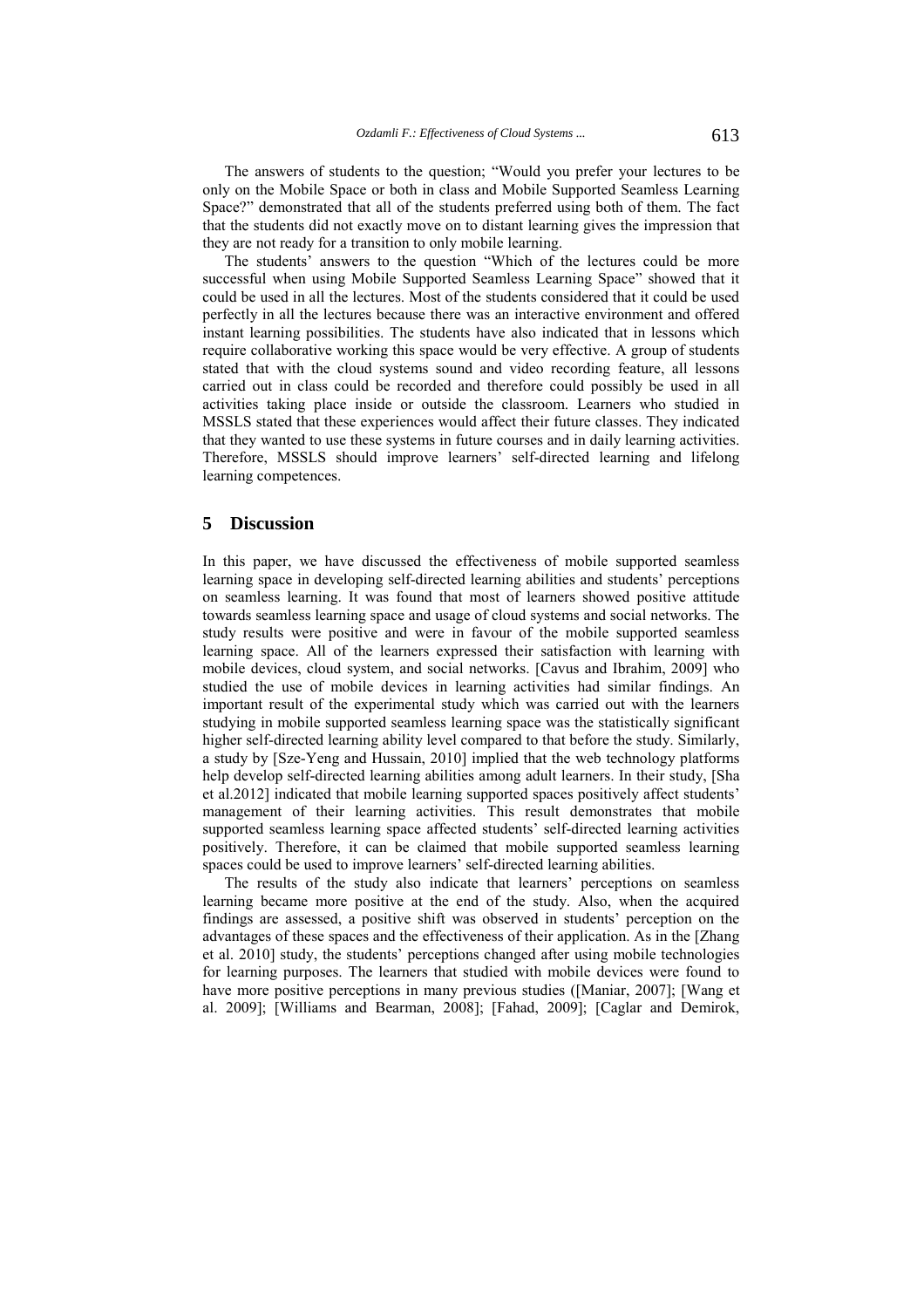2010]). Therefore, it can be said that students benefited from the advantages of the space during the term and that the space was useful. The results of the learners' interviews confirm that the learners studying with mobile devices have an advantage such as access to documents, receiving rapid feedback from the lecturer and the peers. The interactivity of the spaces was the main reason for their satisfaction. Consequently, this shows the benefits of MSSLS. Clearly, it was seen that mobile supported seamless learning spaces increased students' self-directed learning levels and perceptions on seamless learning.

Additionally, the results of this study indicated that sharing and learning information using EverNote and social networks such as Twitter and Facebook encouraged learners to attend to courses effectively. Similarly, [Hung and Yuen 2010] study pointed out that the use of Facebook and other social websites had positive effects on learning. [Schepman et al. 2012] found similar results of using EverNote in **lectures** 

# **6 Conclusion**

The advantages of using web tools and mobile devices in education are accepted by many researchers ([Bal, 2010]; [Looi et al. 2010]; [Hsu and Ho, 2010]; [Ozdamli, 2011]; [Ozdamli, 2012]; [Bicen, 2012]). While many researchers mention the positive effects of mobile learning, some indicate that students without mobile devices or a continuous Internet connection this may experience some problems. In order to overcome the negative effects, a cloud system could be useful. In this study EverNote was used as a cloud system. The EverNote system has a cross platform that enables its use on desktop computers and mobile devices. Moreover, students can work on the platform without the need of a continuous Internet connection and only go online when their studies are synchronised. To enable the continuous communication of the students among themselves and with their teachers, the highly popular social networks of our day, Twitter and Facebook, were used. These tools are available free of charge on the Internet, and the lecturer could choose the ones appropriate in her/his own context.

As in every research, there were a number of limitations to this study. The first limitation relates to the sample size of the study. Nevertheless, it is the authors' suggestion that any further research in this area should strive for larger sample sizes so that more elaborate analysis can be performed and the studies should be longitudinal. Only computer education instructional technology department students were surveyed. Nevertheless, it is suggested that any further study of Seamless Learning Spaces should strive to include different departments so that more elaborate analysis can be performed and the studies can be longitudinal.

In conclusion, the results indicated that MSSLS support flexibility in place and time of learning and increase learners' self-directed learning levels and perceptions on seamless learning. Also, MSSLS in education provides students with a reformist, creative and progressive environment. MSSLS allow learners to engage in unique and individual experiences.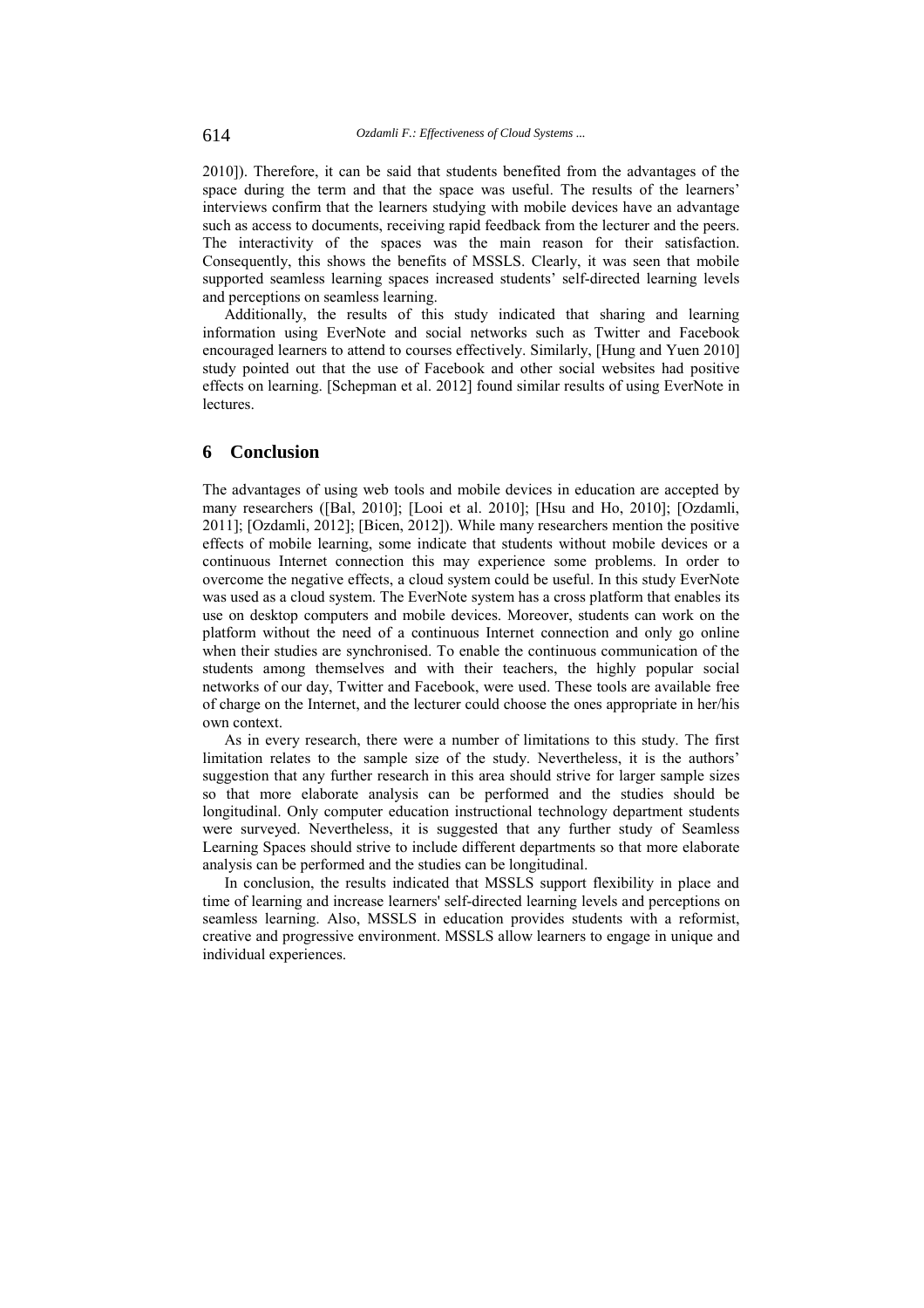## **References**

[Aboderin, Fadare and Kumuyi, 2012]. Aboderin, O., Fadare, O., & Kumuyi, G. (2012). A pedagogical appraisal of Internet and computer usage among secondary school teachers and students in the Southwest Nigeria. *World Journal on Educational Technology, 4*(1), 56-65.

[Bal, 2010] Bal, S. (2010). *Cloud Computing.* Retrieved from

http://www.salihbal.net/paylasimlar/bulut-teknolojisi-cloud-computing-nedir-ve-ne-degildir/

[Bankowski, 2001] Bankowski, E. (2001). Developing effective strategies for independent learning: handling research tasks in English for academic purposes'. In D.K. Kember, S. Candlin and L. Yan (eds.) *Further case studies of improving teaching and learning from the action learning project* (pp. 175-190)*.* Hong Kong: ActionLearning Project.

[Bicen, 2012] Bicen, H. (2012). *Öğretmenlerin hizmet içi eğitiminde sosyal paylaşım sitelerinin kullanımı: facebook ve wiziq sanal sınıf örneği* (Unpublished Doctorate Thesis). Near East University, Nicosia, Cyprus.

[Bicen and Cavus, 2011] Bicen, H., & Cavus, N. (2011). Social network sites usage habits of undergraduate students: Case study of Facebook. *Procedia - Social and Behavioral Sciences, 28,* 943-947.

[Bielaczyc, 2006] Bielaczyc, K. (2006). Designing social infrastructure: Critical issues in creating learning environments with technology. *Journal of the Learning Sciences*, *15*(1), 301- 329.

[Caglar and Demirok, 2010] Caglar, M., & Demirok, M. (2010). Students computer skills in faculty of education. *Cypriot Journal of Educational Sciences, 5*(3), 203-211.

[Cavus, 2011] Cavus, N., & İbrahim, D. (2011). M-learning: An experiment in using SMS to support learning new English language words. *British Journal of Educational Technology, 40*(1), 78-91.

[Cimen, 2012] Cimen, A. (2012). *Neden okulda teknoloji kullanımı?* Retrieved June 15, 2012 from http://www.cimenwd.com/?p=111

[Chan et al. 2006] Chan, T.-W., Roschelle, J., Hsi, S., Kinshuk S, M., Brown, T., Patton*,* C. Hoppe, U. (2006). One-to-one technology-enhanced learning: An opportunity for global research collaboration. *Research and Practice of Technology Enhanced Learning, 1 (1), 3–29.* 

[Clay, 2011] Clay, A. C. (2011). Exploring the use of mobile technologies for the acquisition of clinical skills*. Nurse Education Today, 31,* 582-586*.*

[Chung et al. 2012] Chung, H., Park, J., Lee, S., & Kang, C. (2012). *Digital forensic investigation of cloud storage services. Digital investigation.* Retrieved June 15, 2012 from: http://dx.doi.org/10.1016/j.bbr.2011.03.031

[Fahad, 2009] Fahad, A.N.F. (2009). Students' attitudes and perceptions towards the effectiveness of mobile learning in King Saud Universıty, Saudi Arabia. *The Turkish Online Journal of Educational Technology*, *8*(2), 111.

[Garrison, 1997] Garrison, D. R. (1997). Self-directed learning: toward a comprehensive model. *Adult Education Quarterly, 48*(1), 18-33.

[Gedik et al. 2012] Gedik, N., Karademirci, H. A., Kursun, E., & Cagiltay, K. (2012). Key instructional design issues in a cellular phone-based mobile learning project. *Computers & Education, 58,* 1149-1159.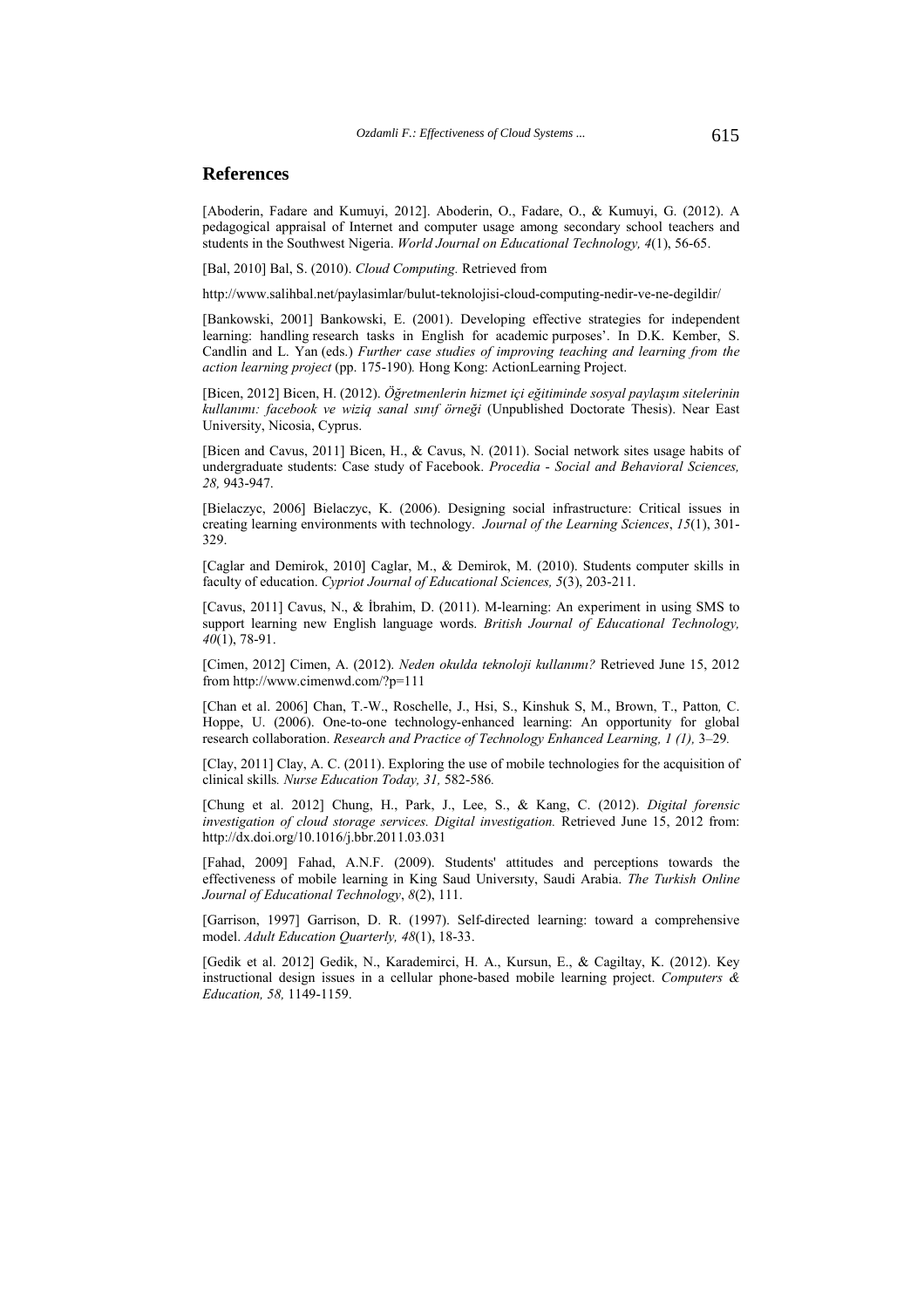[Girgin, Kurt and Odabasi, 2011] Girgin, U., Kurt, A., & Odabasi, F. (2011). Technology integration issues in a special education school in Turkey. *Cypriot Journal of Educational Sciences, 6(1), 13-21.*

[Graham, 2003] Graham, S. (2003). Learners' metacognitive beliefs: A modern foreign languages case study*. Research in Education, 70,* 3- 9.

[Gromik, 2012] Gromik, A. N. (2012). Cell phone video recording feature as a language learning tool: A case study. *Computers & Education, 58,* 223-230*.* 

[Hiemstra, 1994] Hiemstra, R. (1994). Self-directed learning. In T. Husen & T. N. Postlethwaite (Eds.), *The International Encyclopedia of Education* (2<sup>nd</sup> ed.) (pp. 9-14). Oxford: Pergamon Press.

[Hsu and Ho, 2012] Hsu, C. C., & Ho, C.C. (2012). The design and implementation of a competency-based intelligent mobile learning system. *Expert Systems with Apllications.* doi: 10.1016/j.eswa.2012.01.130.

[Hung and Yuen, 2010] Hung, T.H., & Yuen, C. S. (2010). Educational use of social networking technology in higher education. *Teaching in Higher Education*, *15*(6), 703-714.

[Hwang, Wu and Ke, 2011] Hwang, J.G., Wu, H.P., & Ke, R.H. (2011). An interactive concept map approach to supporting mobile learning activities for natural science courses. *Computers & Education, 57*(4), 2272-2280.

[Idros et al. 2010] Idros, S.N.S., Mohamed, R.A., Esa, N., Samsudin, A.M., & Daud, M.A.K. (2010). Enhancing self-directed learning skills through e-SOLMS for Malaysian learners. *Procedia Social and Behavioral Sciences,* 2, 698–706.

[Jacobs, 1999] Jacobs, M. (1999). *Situated cognition: Learning and knowledge relates to situated cognition*. Retrieved June 15, 2012 from http://lcell.bnu.edu.cn/cankaowenxian/foreign/Ubiquitous%20learning%20environment%20An

%20adaptive%20teaching%20system%20using%20ubiquitous%20technology.pdf

[Kim et al. 2012] Kim, P., Buckner, E., Kim, H., Makany, T., & Teleja, N. (2012). A comparative analysis of a game-based mobile learning model in low-socioeconomic communities of India*. International Journal of Educational Development 32,* 329-340.

[Knowles, 1975] Knowles, M. (1975). *Self directed learning.* Oxford, England: Gulf Publishing.

[Kress and Pachler, 2007] Kress, G., & Pachler, N. (2007). Thinking about the "m" in "mlearning". In Pachler N. (Eds.), *Mobile learning: Towards a research agenda* (pp.7-32). London: WLE centre, IoE*.*

[Looi et al. 2010] Looi, K.C., Seow, P., Zhang, H.B., So, J.H., Chen, W., & Wong, H.L. (2010). Leveraging mobile technology for sustainable seamless learning: a research agenda. *British Journal of Educational Technology, 41 (2),* 154–169*.*

[Lounsbury et al. 2009] Lounsbury, W. J., Levy, J.J., Park, H.S., Gibson, W.L. & Smith, R. (2009). An investigation of the construct validity of the personality trait of self-directed learning*. Learning and Individual Differences, 19,* 411–418.

[Maniar, 2007] Maniar, N. (2007). M-learning to teach university students. In C. Montgomerie & J. Seale (Eds.), *Proceedings of World Conference on Educational Multimedia, Hypermedia and Telecommunications 2007* (pp. 881-887). Chesapeake, VA: AACE.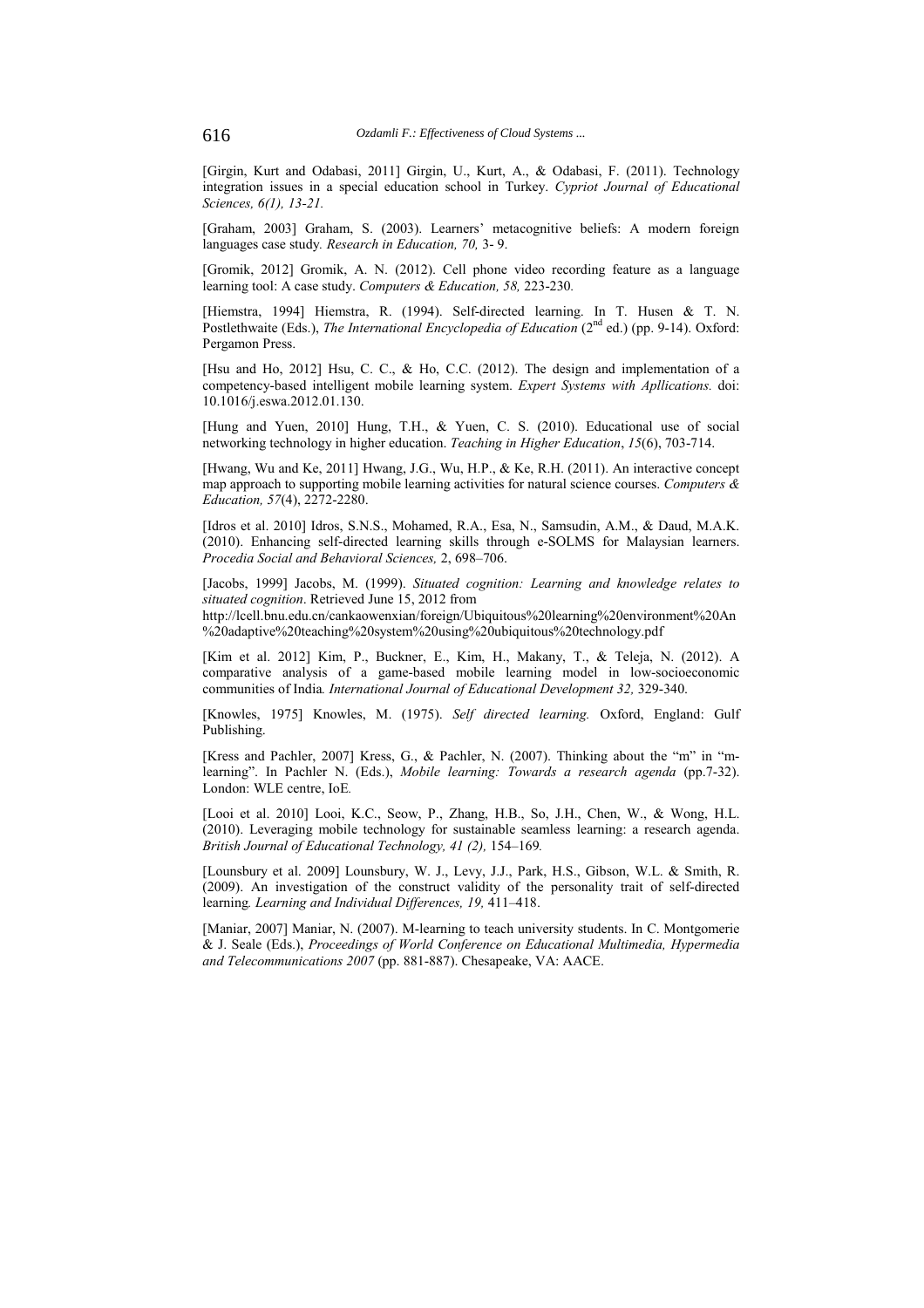[Martin et al. 2011] Martin, S., Diaz, G., Sancristobal, E., Gil, R., Castro, M., & Peire, J. (2011). New technology trends in education: Seven years of forecast and convergence*. Computers & Education, 57 (3)* 183-190*.*

[Ozdamli, 2011] Ozdamli, F. (2011). *Evaluation of teacher and learner perceptions and adequacy towards mobile learning* (Unpublished doctorate thesis). Near East University, Nicosia, Cyprus.

[Ozdamli, 2011] Ozdamli, F. (2011). Mobile learning perception and competence of teachers and learners according to the geographical areas in North Cyprus. *International Journal of Learning and Teaching, 3* (2) 35-46.

[Ozdamli, 2012] Ozdamli, F. (2012). Pedagogical framework of m-learning*. Procedia - Social and Behavioural Sciences, 31,* 927 – 931.

[Petrides, 2002] Petrides, L. A. (2002). Web-based technologies for distributed (or distance) learning: Creating learning-centred educational experiences in the higher education*. International Journal of Instructional Media, 29(1), 69-77.* 

[Rege and Keane, 2003] *Rege, O., & Keane, J. (2003). Mobile technology goes to medical school. Wireless systems design.* Retrieved June 17, 2012 from*:*  http://electronicdesign.com/article/embedded/mobile-technology-goes-to-medicalschool5993.aspx*.*

[Sandberg, Maris and Geus, 2011] Sandberg, J., Maris, M., & Geus, K. (2011). Mobile english learning: An evidence-based study with fifth graders. *Computers & Education, 57,* 1334-1437*.*

[Schepman et al. 2012] Schepman, A., Rodway, P., Beattie, C., & Lambert, J. (2012). An observational study of undergraduate students' adoption of (mobile) note-taking software. *Computers in Human Behavior, 28,* 308-317*.*

[SDL, 2009] SDL. (2009). *Self directed learning. Definition – rationale – background.*  Retrieved July 3, 2012 from

http://www.selfdirectedlearning.org/sdl-definition-rationale-background-2

[Seow, 2008] Seow, P., Zhang, B., So, J.H., Looi, K.C., & Chen, W. (2008).Towards a framework for seamless learning environments*. Proceedings of the 8th international conference on International conference for the learning sciences, 2,* 327-334*.*

[Seow et al. 2012] Seow, P., Zhang, B., Chen, W., Looi, K.C., & Tan. N. (2012). Designing a seamless learning environment to learn reduce, reuse and recycle in environmental education. *International Journal of Mobile and Learning Organisation.* Retrieved July 6, 2012 from

http://edu.nju.edu.cn/zbh/upFiles/download/2012010349298393.pdf

[Sha et al. 2012] Sha, L., Looi, K.C., Chen, W., Seow, P., & Wong, H. L. (2012). Recognizing and measuring self-regulated learning in a mobile learning environment*. Computers in Human Behavior, 28,* 718-728*.*

[Sharples, 2006] Sharples, M. (Ed). (2006). *Big issues in mobile learning: report of a workshop by the Kaleidoscope network of excellence mobile learning initiative.* LSRI, University of Nottingham.

[Sze-Yeng and Hussain, 2010] Sze-yeng, F., & Hussain, R. M. R. (2010). Self-directed learning in a socioconstructivist learning environment. *Procedia Social and Behavioral Sciences, 9,*  1913–1917.